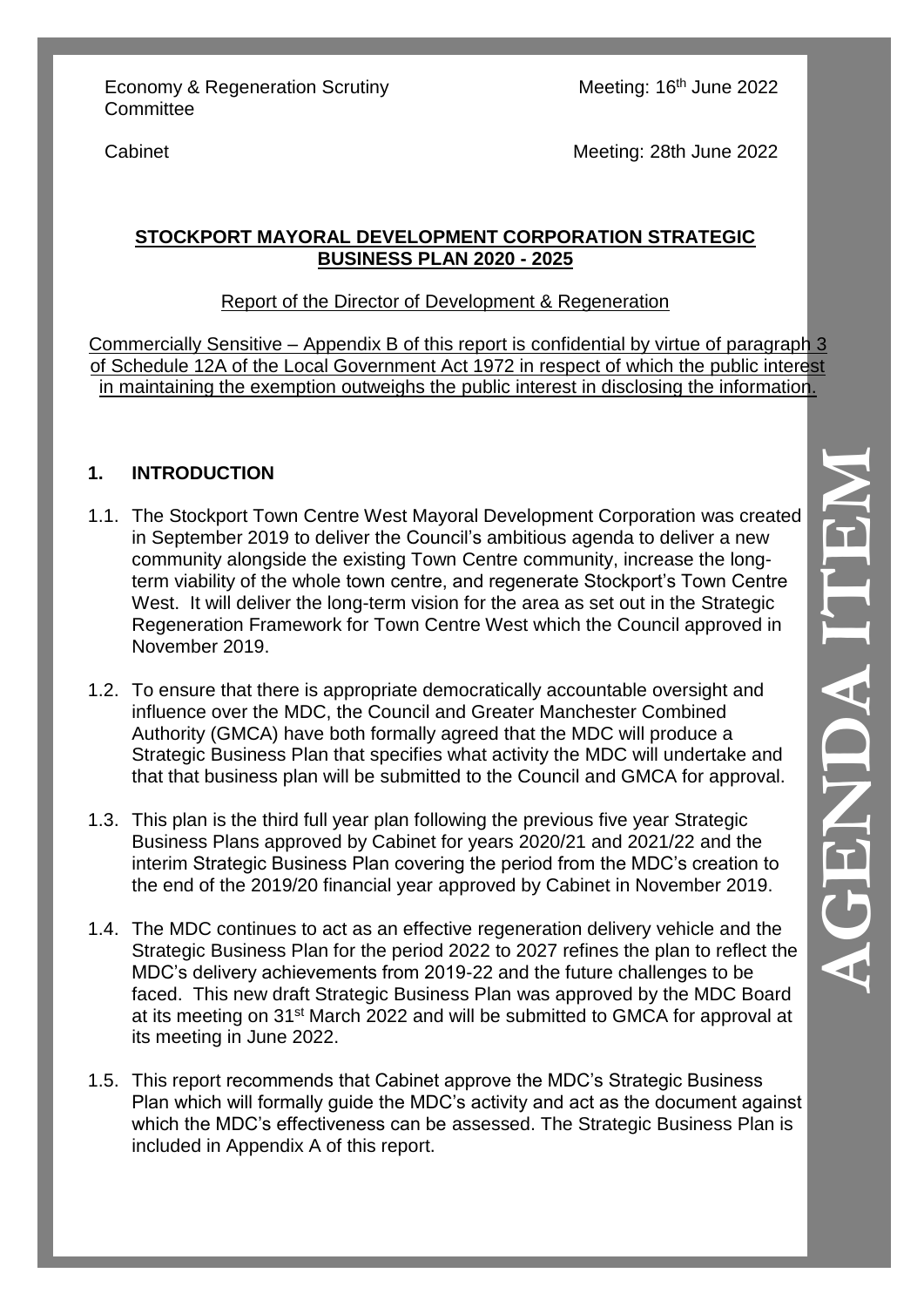1.6. In addition to this report and in line with the commitments made by the MDC, it is proposed to schedule an All Member briefing with the Chair of the MDC, Lord Kerslake, and the Chief Executive of the MDC at the earliest opportunity. This will provide further detail of the work of the MDC, both ongoing and future.

### **2. GOVERNANCE AND ACCOUNTABILITY OF THE MDC**

- 2.1. Cabinet approved the Council's representation on the MDC Board at its meeting on 20<sup>th</sup> August 2019 and as a result, the Council is represented on the Board by the leaders of its three largest political groups, together with the Council's Chief Executive.
- 2.2. For the first phase of its life, the Greater Manchester Mayor, Andy Burnham, acted as Chair of the MDC's Board until such time as an appropriate external appointment could be made. In January 2020, the GM Mayor, in consultation with Stockport Council's Group Leaders in their capacities as MDC Board members, appointed the former Head of the UK Civil Service, Lord Kerslake, as Chair of the MDC Board. This appointment has been extended by Greater Manchester Mayor, Andy Burnham, in consultation with the Board Members for a further three years until January 2025.
- 2.3. The recruitment of a further three private sector Board members Debbie Francis, Louise Brooke-Smith and Simon Marshall - to bring additional skills and expertise was undertaken and they joined the Board in September 2020 and their term runs until September 2022.
- 2.4. Strategic Business Plan enables the Council to exercise oversight and control of the MDC and be assured that that the MDC is acting in a manner which is consistent with the Council's priorities.
- 2.5. The Strategic Business Plan is supplemented by a confidential Annual Action Plan which sets out more detail on the commercially sensitive activities the MDC will undertake over the course of 2021/2022 to deliver the objectives in the full plan. The Annual Action Plan is included in confidential Appendix B of this report.

# **3. OBJECTIVES OF THE MDC**

- 3.1. The MDC's objectives are derived from the analysis and masterplanning that underpin the Strategic Regeneration Framework for Town Centre West which aims to create Greater Manchester's newest, coolest, greenest community. They collectively respond to the guiding principles of:
	- **Community** An increased population and enhanced quality of life for all
	- **Sustainability** A more attractive place and sustainable environment
	- **Innovation** A place of progress and an environment shaped for the future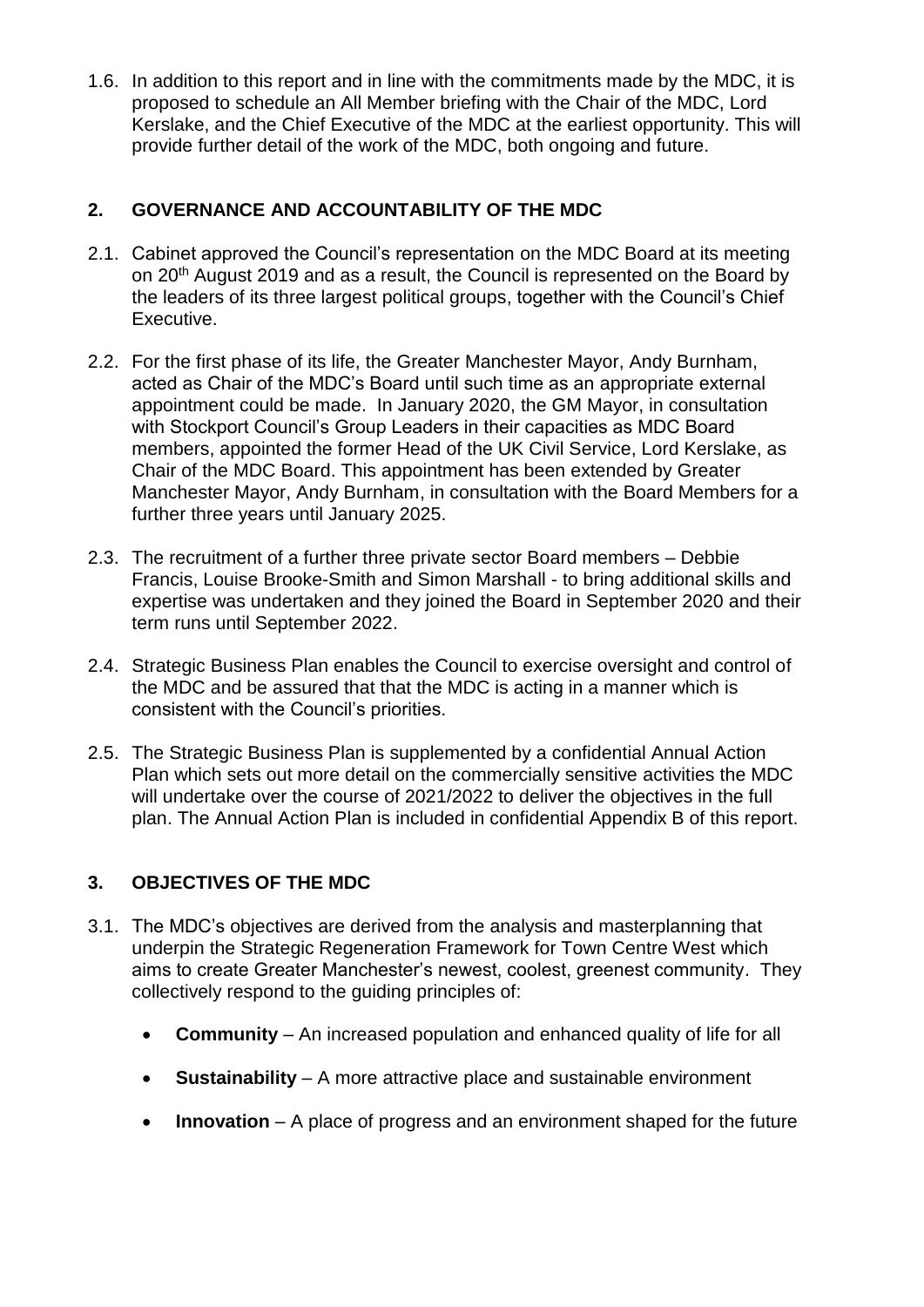- 3.2. The MDC's objectives within those guiding principles have been reviewed by the MDC Board and these have been refined into the following eight objectives which reflect the ongoing work and priorities for the MDC:
	- Housing a Growing Community
	- Putting People at the Heart of Regeneration
	- Communications, External Relations & Engagement
	- Sustainability & Carbon Reduction
	- Enhancing Connectivity
	- Investment
	- Innovation and Future-Proofing
	- **Employment and Economic Growth**

# **4. STRATEGIC BUSINESS PLAN**

- 4.1. The Stockport MDC will exercise all its powers and duties in accordance with the law, its Constitution and the Strategic Business Plan. The MDC's Strategic Business Plan must be approved by the GMCA and Stockport Council prior to it being adopted formally by the MDC.
- 4.2. Following a review of previous Strategic Business Plans by the MDC Board, the Plan for this year has consolidated the number of delivery commitments under the revised objectives set out in 3.2 above.
- 4.3. Over the period 2022–2027, the MDC will deliver against the following commitments:
- 4.3.1. The MDC will, as a minimum, bring forward 1,000 new homes by 2024. It will aim to continue this pace of delivery by completing at least 250 new homes - of all types and tenures for all income groups - per year through this Strategic Business Plan period to 2027. The Council's aspiration for up to 50% affordable housing across the entirety of development in the area over the lifetime of the MDC is still recognised, although there remain challenges around delivering this on early schemes with viability issues until values have risen. This is proving more difficult with the current levels of construction inflation.
- 4.3.2. Working in partnership with Stockport Council, the MDC will bring forward credible scheme proposals for new social infrastructure investment and ensure that accessibility, inclusion and quality are designed into scheme delivery.
- 4.3.3. Through its communications partners and the GMCA eternal relations function, the MDC will raise its profile as an exemplar regeneration delivery vehicle and scale-up its community engagement work.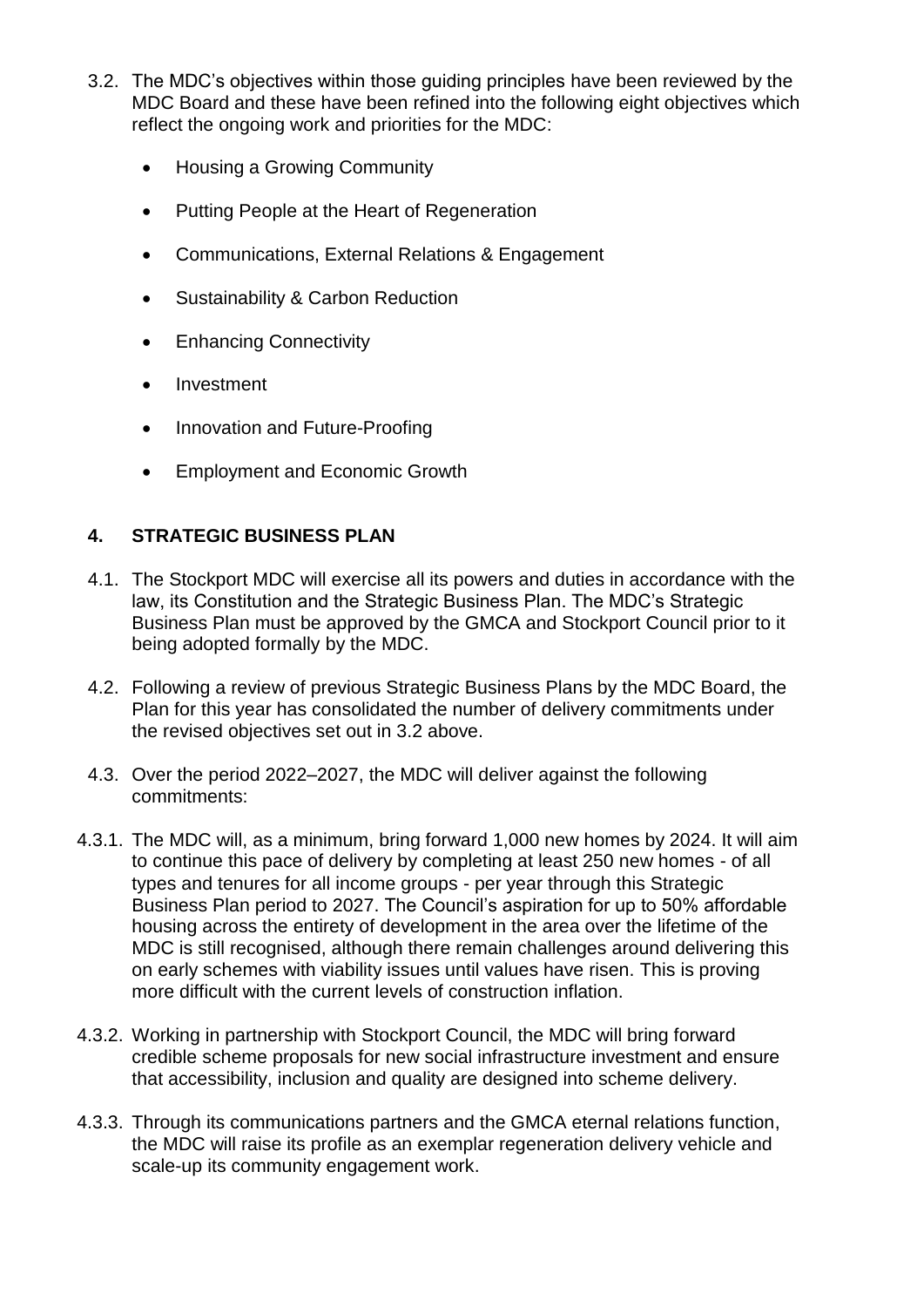- 4.3.4. The MDC will progress ongoing feasibility work across the themes of sustainable heat and energy generation, sustainable transport, and green infrastructure in partnership with Stockport Council into a range of deliverable project interventions that deliver significant carbon reductions and support the MDC's ambition in making Town Centre West an exemplar green urban neighbourhood.
- 4.3.5. Working with Stockport Council, TfGM, and the wider Rail Industry Working Group established in 2021, the MDC will support delivery of the Outline Business Cases for Metrolink Extension, Stockport Station Redevelopment, and a comprehensive package of highways improvements across Town Centre West.
- 4.3.6. The MDC will explore private and public sector investment appetite in the 8 acre King Street West development opportunity and work up an outline investment proposal based on retention of growth in local taxation receipts arising from development in Town Centre West for discussion with local partners and HMG.
- 4.3.7. The MDC will progress engagement currently underway with external built environment and infrastructure innovation experts to identify a range of feasible, viable, and deliverable innovation solutions for Town Centre West across both the public realm and individual development schemes.
- 4.3.8. Through its commitment to delivering new employment floorspace the MDC will contribute to both job creation and the inclusive economic growth of Stockport Town Centre as a strategic growth location within Greater Manchester. We will also seek to match the provision of employment floorspace with new inward investment opportunities as they come forward (e.g. Whitehall relocation) and strategic growth initiatives such as Innovation GM.

### **5. HUMAN RESOURCES IMPACT**

5.1. Not directly applicable to this report.

# **6. EQUALITIES IMPACT**

6.1. The MDC under Commitment 1 will look to provide inclusive opportunities in the new homes that it will deliver by providing a range of types and tenures to all income groups. It will also in Commitment 2 ensure that Town Centre West has the correct social infrastructure to delivery equality for the residents of the Town Centre.

# **7. ENVIRONMENTAL IMPACT**

7.1. As is seen in 3.1, Sustainability is one of the guiding principles of the MDC and it is a factor in all the decision making of the MDC. A strengthened MDC delivery commitment (number 3) recognises the critical importance of achieving net zero, responding to the climate emergency, and delivering against the sustainability agenda is critically important as a measure of the MDC's effectiveness, Stockport's future economic growth, and Town Centre West's success as a regeneration project fit for the coming decades.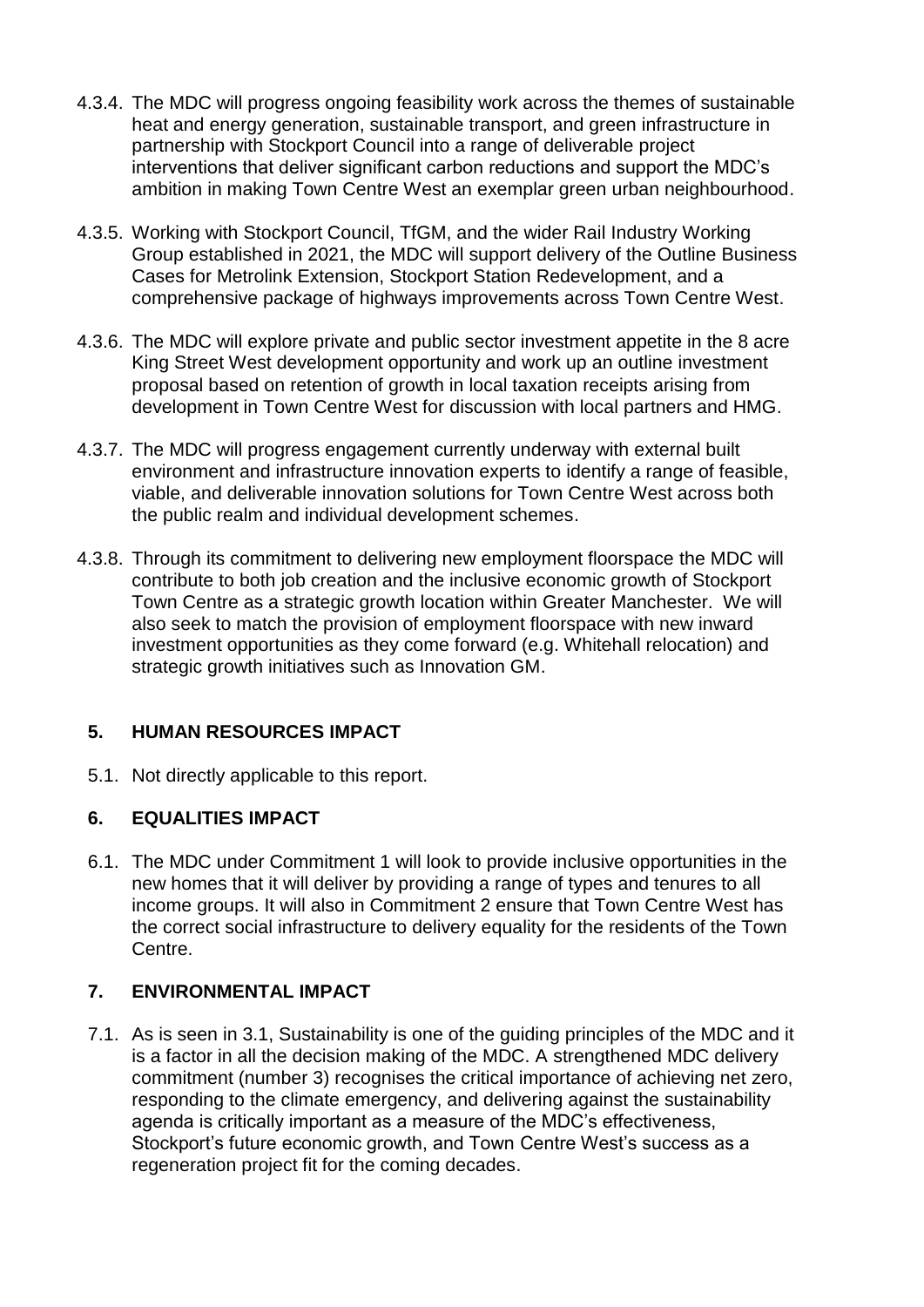#### **8. RECOMMENDATION TO THE ECONOMY & REGENERATION SCRUTINY COMMITTEE**

8.1. The Scrutiny Committee is invited to comment on and note the report. The Committee is also asked to note the All Member briefing set out in Section 1.6 above.

### **9. RECOMMENDATION TO THE CABINET**

- 9.1. Cabinet is recommended to approve the full MDC Strategic Business Plan for the period 2021–2026 at Appendix A along with the Annual Action Plan at confidential Appendix B.
- 9.2. Cabinet is also asked to note the All Member briefing set out in Section 1.6 above.

### BACKGROUND PAPERS

Town Centre Challenge & Mayoral Development Corporations, Greater Manchester Combined Authority, 28th September 2018

Mayoral Development Corporation, Cabinet, 18th December 2018

Town Centre Challenge Update - Mayoral Development Corporation, Greater Manchester Combined Authority, 29<sup>th</sup> March 2019

Creation of a Mayoral Development Corporation for Town Centre West, Cabinet, 23rd April, 2019

Town Centre West Strategic Regeneration Framework Consultation, Communities & Housing Scrutiny Committee, 5th August 2019 and Economy & Regeneration Scrutiny Committee, 8th August 2019

Mayoral Development Corporation Board Membership, Cabinet, 20th August, 2019

Stockport Mayoral Development Corporation Delivery Plan 2019-20, Greater Manchester Combined Authority, 27<sup>th</sup> September 2019

MDC Strategic Business Plan, Cabinet, 12<sup>th</sup> November 2019.

MDC Strategic Business Plan, Cabinet, 23rd June 2020

MDC Strategic Business Plan, Cabinet, 27<sup>th</sup> April 2021